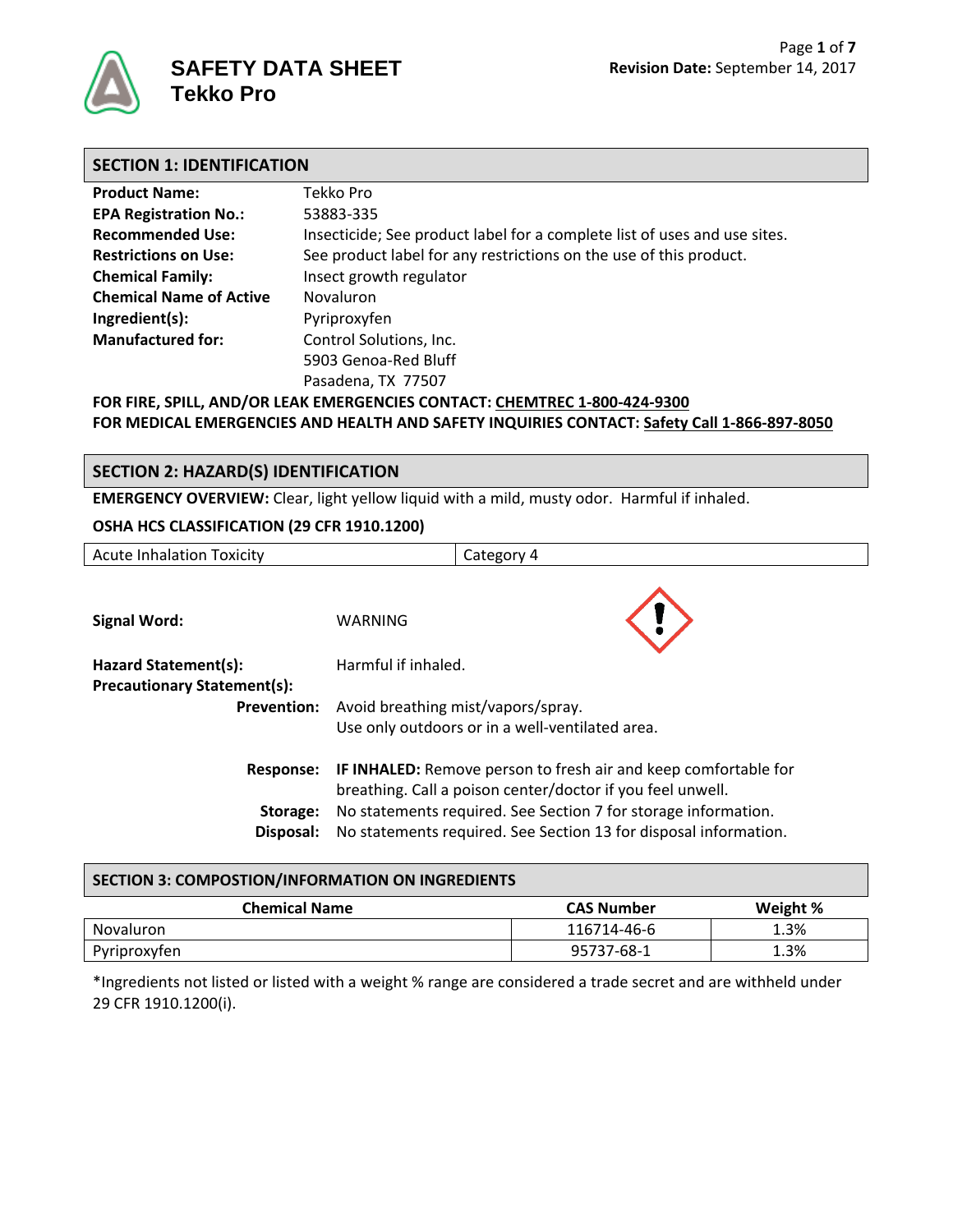|              | <b>SECTION 4: FIRST AID MEASURES</b>                                                            |
|--------------|-------------------------------------------------------------------------------------------------|
| IF IN EYES:  | Hold eye open and rinse slowly and gently with water for 15 to 20 minutes. Remove contact       |
|              | lenses, if present, after the first 5 minutes; then continue rinsing eye. Call a poison control |
|              | center or doctor for treatment advice.                                                          |
| IF ON SKIN:  | Take off contaminated clothing. Rinse skin immediately with plenty of water for 15 to 20        |
|              | minutes. Call a poison control center or doctor for treatment advice.                           |
| IF INHALED:  | Move person to fresh air. If person is not breathing, call 911 or an ambulance; then give       |
|              | artificial respiration, preferably mouth-to-mouth if possible. Call a poison control center or  |
|              | doctor for further treatment advice.                                                            |
| IF INGESTED: | Call a poison control center or doctor immediately for treatment advice. Have person sip a      |
|              | glass of water if able to swallow. Do not induce vomiting unless told to do so by a poison      |
|              | control center or doctor. Do not give anything by mouth to an unconscious person.               |
|              | Adam bunantan pengatang laffanta pentapad dalam dalam Adam Indon                                |

**Most important symptoms/effects, acute and delayed:** None known

| <b>SECTION 5: FIRE-FIGHTING MEASURES</b>                         |                                                                                                                                                                                                                                                                                                                                                                         |  |
|------------------------------------------------------------------|-------------------------------------------------------------------------------------------------------------------------------------------------------------------------------------------------------------------------------------------------------------------------------------------------------------------------------------------------------------------------|--|
| <b>Suitable Extinguishing Media:</b>                             | Water spray, alcohol-resistant foam, dry chemical or carbon dioxide                                                                                                                                                                                                                                                                                                     |  |
| <b>Unsuitable Extinguishing Media:</b>                           | Water jet as it may spread fire.                                                                                                                                                                                                                                                                                                                                        |  |
| <b>Hazardous Combustion Products:</b>                            | Thermal decomposition may produce toxic carbon, nitrogen and sulfur<br>oxides.                                                                                                                                                                                                                                                                                          |  |
| <b>Special Protective Equipment &amp;</b><br><b>Precautions:</b> | Evacuate area and fight fire upwind from a safe distance to avoid<br>hazardous vapors and decomposition products. Foam and/or dry<br>chemical are preferred to minimize environmental contamination. If<br>water is used, dike and collect water to prevent run-off. Wear self-<br>contained breathing apparatus and full fire-fighting turn-out gear<br>(Bunker gear). |  |
| <b>Unusual Fire &amp; Explosion Hazards:</b>                     | None known                                                                                                                                                                                                                                                                                                                                                              |  |

| <b>SECTION 6: ACCIDENTAL RELEASE MEASURES</b> |                                                                                                                                                                                                                                                                                                                                                                                  |
|-----------------------------------------------|----------------------------------------------------------------------------------------------------------------------------------------------------------------------------------------------------------------------------------------------------------------------------------------------------------------------------------------------------------------------------------|
| <b>Personal Precautions:</b>                  | See Section 8 for personal protection equipment.                                                                                                                                                                                                                                                                                                                                 |
| <b>Environmental Precautions:</b>             | Keep spilled material and any rinsate from contaminating soil or from entering<br>sewage and drainage systems and bodies of water.                                                                                                                                                                                                                                               |
| <b>Methods for Containment:</b>               | Isolate the spill area. Keep unnecessary and unprotected personnel from<br>entering. Absorb small spills with sand, vermiculite or other inert absorbent.<br>Dike large spills using absorbent or impervious material such as clay or sand.<br>Recover and contain as much free liquid as possible for reuse. Allow absorbed<br>material to solidify and scrape up for disposal. |
| <b>Methods for Clean-up:</b>                  | Place contaminated material in appropriate container for disposal. After<br>removal, flush contaminated area thoroughly with soap and water. Pick up<br>wash liquid with additional absorbent and place in a disposable container. Do<br>not put spilled material back in the original container.                                                                                |
| <b>Other Information:</b>                     | None known                                                                                                                                                                                                                                                                                                                                                                       |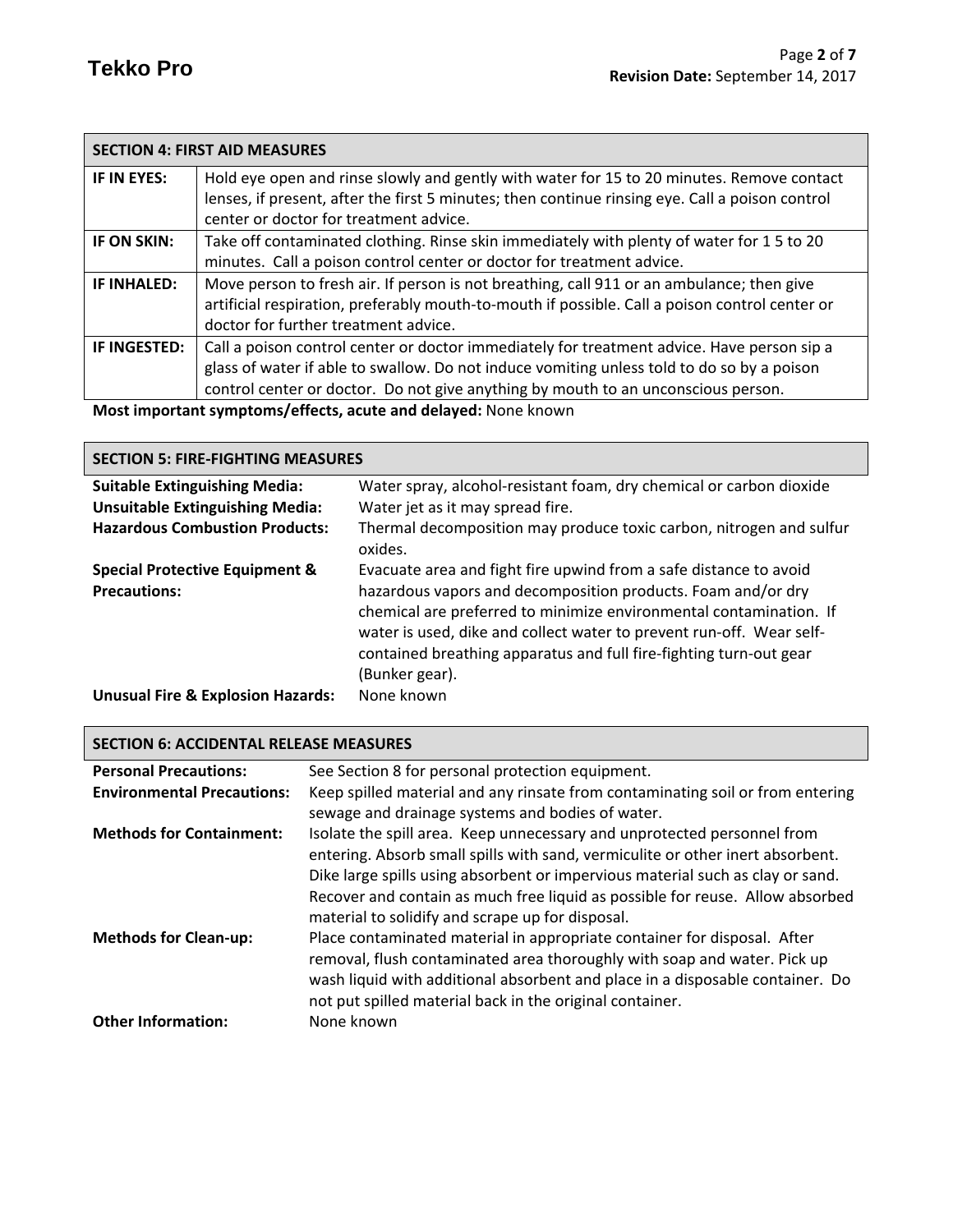## **SECTION 7: HANDLING AND STORAGE**

**Handling:** RECOMMENDATIONS ARE INTENDED FOR MANUFACTURING, PACKAGING AND COMMERCIAL BLENDING WORKERS. PESTICIDE APPLICATORS AND WORKERS must refer to the product label and Directions for Use attached to the product for Agricultural Use Requirements in accordance with the EPA Worker Protection Standard 40 CFR part 170.Handle and open container in a manner as to prevent spillage. Do not eat, drink or smoke while handling this product. Immediately wash off accidental splashes of the concentrate or spray mixture from skin, clothing and out of eyes.

**Storage: See pesticide label for full information on product storage.** Do not contaminate water, food or feed by storage of this product. Store away from sources of heat, out of direct sunlight and away from incompatible materials. Pesticides should be stored in secured areas away from children and animals.

**Product Incompatibilities:** Strong oxidizing agents

**Storage Temperature (Min/Max):** Store at room temperature and avoid extreme temperatures.

### **SECTION 8: EXPOSURE CONTROLS/PERSONAL PROTECTION**

**Users of a pesticide product must refer to the product label for personal protective equipment requirements.**

**Exposure Guidelines:**

| COMPONENT            | מµ>ר<br><b>PEL</b> | <b>ACGIH</b><br><b>TLV</b> | <b>NIOSH REL</b> |
|----------------------|--------------------|----------------------------|------------------|
| No components listed |                    |                            |                  |

| <b>Engineering Controls:</b>      | Provide general or local exhaust ventilation systems to maintain airborne<br>concentrations below OSHA PELs or other specified exposure limits. Local exhaust<br>ventilation is preferred.                                                                                                                                                                                                                                                                                                                                                           |
|-----------------------------------|------------------------------------------------------------------------------------------------------------------------------------------------------------------------------------------------------------------------------------------------------------------------------------------------------------------------------------------------------------------------------------------------------------------------------------------------------------------------------------------------------------------------------------------------------|
| <b>Respiratory Protection:</b>    | In areas of poor ventilation, use a NIOSH approved respirator with<br>cartridges/canisters approved for pesticides.                                                                                                                                                                                                                                                                                                                                                                                                                                  |
| <b>Eye Protection:</b>            | Chemical goggles or safety glasses and full-face shield.                                                                                                                                                                                                                                                                                                                                                                                                                                                                                             |
| <b>Protective Gloves:</b>         | Chemical-resistant gloves such as barrier laminate, butyl rubber, nitrile,<br>neoprene rubber, polyvinyl chloride (PVC) or Viton.                                                                                                                                                                                                                                                                                                                                                                                                                    |
| <b>Other Protective Clothing:</b> | Long-sleeved shirt, long pants and shoes plus socks.                                                                                                                                                                                                                                                                                                                                                                                                                                                                                                 |
| <b>General Safety Measures:</b>   | Wash hands before eating, drinking, chewing gum, using tobacco, or using the<br>toilet. Remove clothing immediately after handling this product. Wash outside<br>of gloves before removing. Discard clothing and other absorbent materials that<br>have been drenched or heavily contaminated with this product's concentrate.<br>Do not reuse them. Follow manufacturer's instructions for cleaning and<br>maintaining PPE. If no such instructions for washables, use detergent and hot<br>water. Keep and wash PPE separately from other laundry. |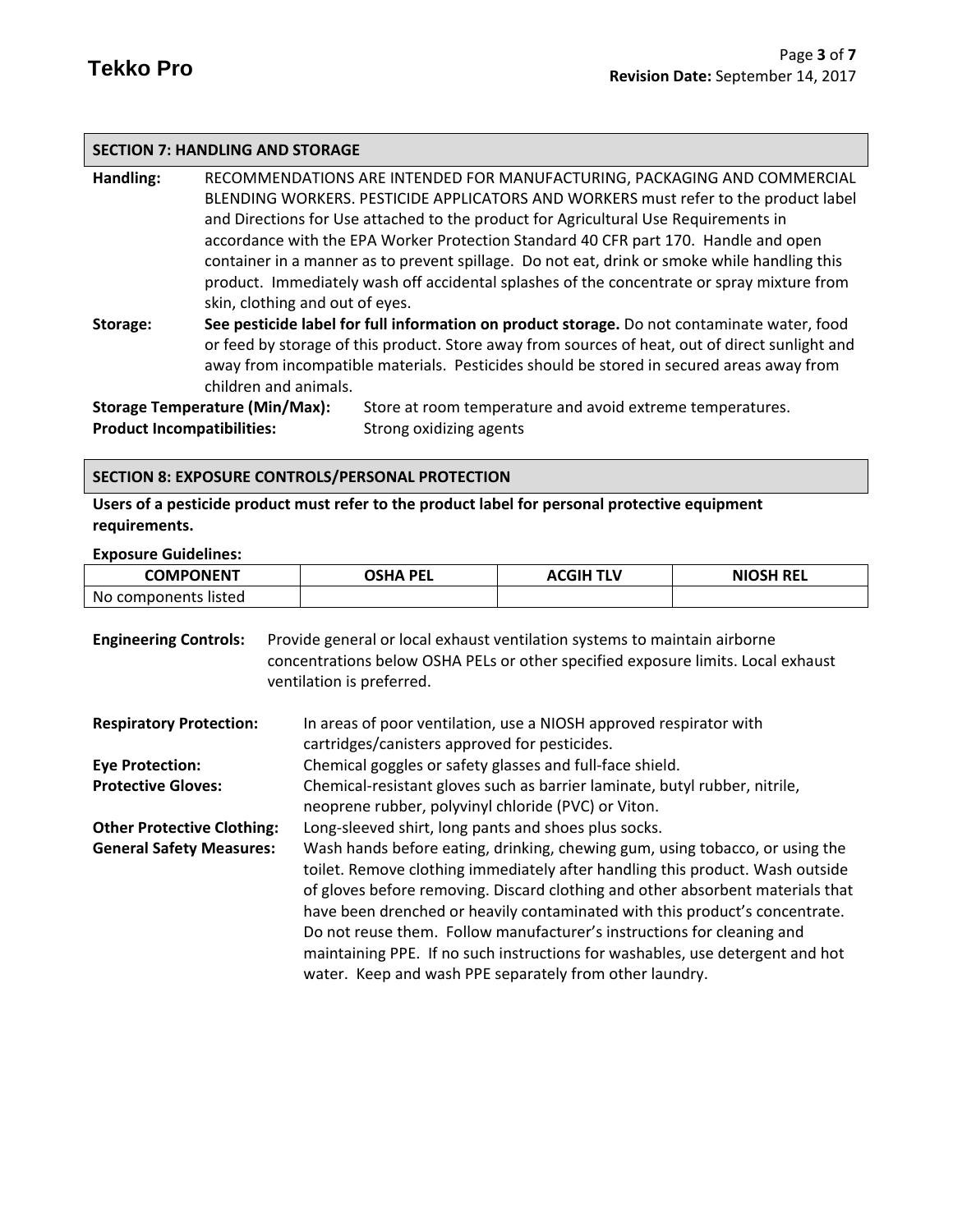| <b>SECTION 9: PHYSICAL AND CHEMICAL PROPERTIES</b> |                              |                                         |                   |
|----------------------------------------------------|------------------------------|-----------------------------------------|-------------------|
| Appearance:                                        | Clear light yellow<br>liquid | <b>Upper/Lower Flammability Limits:</b> | Not determined    |
| Odor:                                              | Mild musty odor              | <b>Vapor Pressure:</b>                  | Not determined    |
| <b>Odor Threshold:</b>                             | Not determined               | <b>Vapor Density:</b>                   | Not determined    |
| pH (1% dispersion):                                | $5.0 - 6.6$                  | Relative Density (@24°C):               | $0.919$ (typical) |
| <b>Melting /Freezing Point:</b>                    | Not determined               | Solubility (water):                     | Not determined    |
| <b>Boiling Point/Range:</b>                        | Not determined               | <b>Partition Coefficient:</b>           | Not determined    |
| <b>Flash Point:</b>                                | >203°F (>95°C)               | <b>Auto-ignition Temperature:</b>       | Not determined    |
| <b>Evaporation Rate:</b>                           | Not determined               | <b>Decomposition Temperature:</b>       | Not determined    |
| <b>Flammability:</b>                               | Not applicable               | <b>Viscosity:</b>                       | 7.49 cSt @ 20°C   |

| <b>SECTION 10: STABILITY AND REACTIVITY</b> |                                                                                |  |
|---------------------------------------------|--------------------------------------------------------------------------------|--|
| <b>Reactivity:</b>                          | No hazardous chemical reactions known.                                         |  |
| <b>Chemical Stability:</b>                  | Stable under normal storage and handling conditions.                           |  |
| <b>Possibility of Hazardous Reactions:</b>  | No potential for hazardous reactions known.                                    |  |
| <b>Conditions to Avoid:</b>                 | Excessive heat, sources of ignition                                            |  |
| <b>Incompatible Materials:</b>              | Strong oxidizing agents                                                        |  |
| <b>Hazardous Decomposition Products:</b>    | Thermal decomposition may produce toxic carbon, nitrogen and<br>sulfur oxides. |  |

# **SECTION 11: TOXICOLOGICAL INFORMATION**

| <b>Likely Routes of Exposure:</b>   | Eye contact, Skin contact, Inhalation, Ingestion |                                             |            |             |
|-------------------------------------|--------------------------------------------------|---------------------------------------------|------------|-------------|
| <b>Symptoms of Exposure:</b>        | Respiratory tract irritation.                    |                                             |            |             |
| Oral LD <sub>50</sub> :             | $>5,000$ mg/kg (rat)                             |                                             |            |             |
| Dermal LD <sub>50</sub> :           | >5,050 mg/kg (rat)                               |                                             |            |             |
| Inhalation $LC_{50}$ :              | $>2.04$ mg/L (4-hr)(rat)                         |                                             |            |             |
| <b>Eye Irritation/Damage:</b>       | Non-irritant (rabbit)                            |                                             |            |             |
| <b>Skin Corrosion/Irritation:</b>   | Slightly irritating (rabbit)                     |                                             |            |             |
| <b>Skin Sensitization:</b>          | Non-sensitizer (guinea pig)                      |                                             |            |             |
|                                     |                                                  |                                             |            |             |
| <b>Chronic/Subchronic Toxicity:</b> | No data available                                |                                             |            |             |
| <b>Mutagenicity:</b>                | No data available                                |                                             |            |             |
| <b>Reproductive Toxicity:</b>       | No data available                                |                                             |            |             |
| <b>Neurotoxicity:</b>               | No data available                                |                                             |            |             |
| <b>Target Organs:</b>               | No data available                                |                                             |            |             |
| <b>Aspiration Hazard:</b>           |                                                  | Not anticipated to be an aspiration hazard. |            |             |
| Carcinogenicity:                    |                                                  |                                             |            |             |
| <b>Chemical Name</b>                | <b>ACGIH</b>                                     | <b>IARC</b>                                 | <b>NTP</b> | <b>OSHA</b> |
| No components listed                |                                                  |                                             |            |             |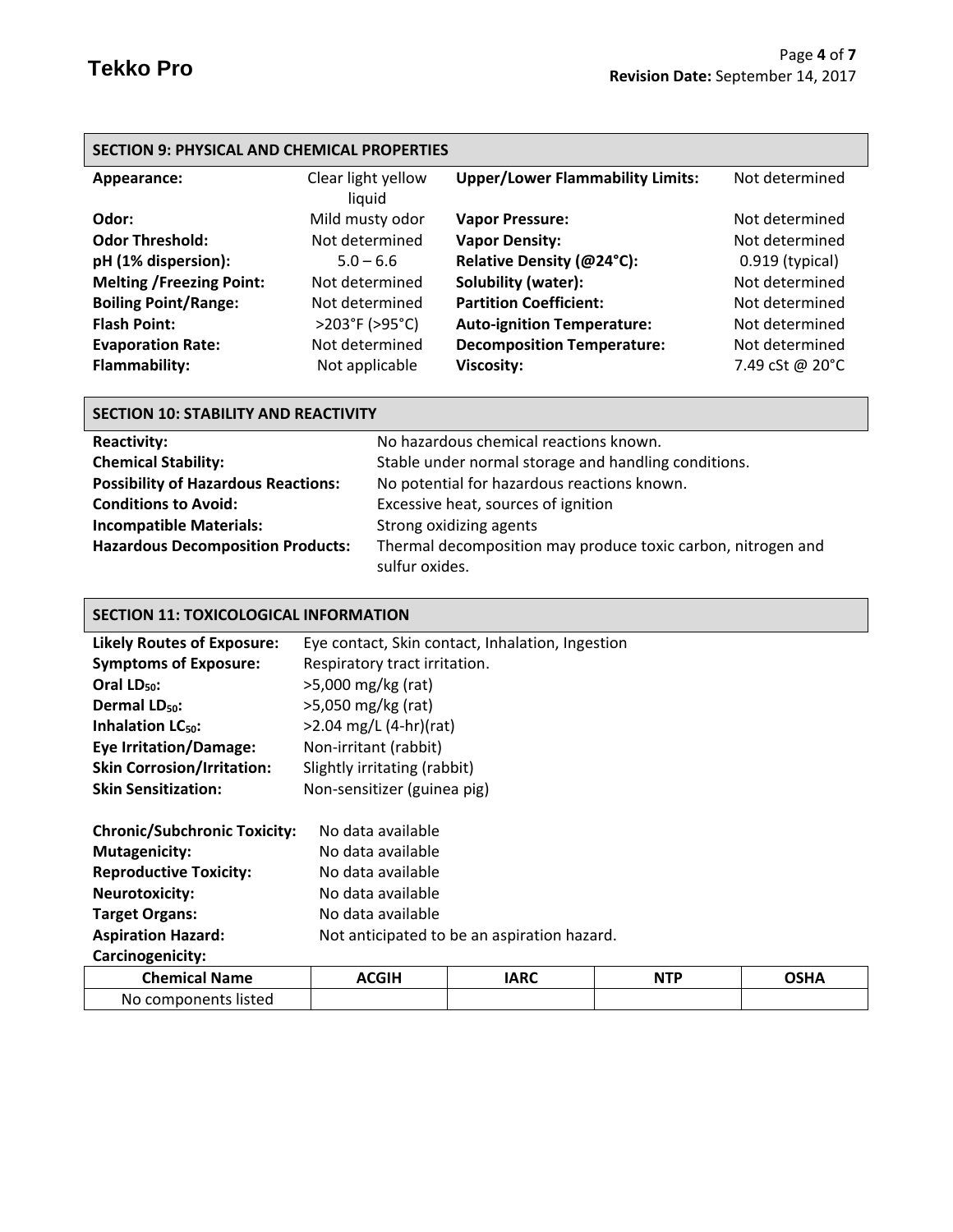# **SECTION 12: ECOLOGICAL INFORMATION**

# **Environmental Hazards Statement from FIFRA Regulated Pesticide Label:**

This product is toxic to fish and aquatic invertebrates. Do not apply directly to water or to areas where surface water is present or to intertidal areas below the mean high water mark. Do not contaminate water by cleaning of equipment or disposal or equipment washwaters.

| <b>ECOTOXICITY DATA:</b>              | The data presented below is on the technical active ingredients.     |
|---------------------------------------|----------------------------------------------------------------------|
| <b>Fish Toxicity:</b>                 | Pyriproxyfen: L. macrochirus: 96 hr LC <sub>50</sub> > 0.27 mg/L     |
|                                       | Novaluron: L. macrochirus: 96 hr LC <sub>50</sub> > 960 ppb          |
| <b>Aquatic Invertebrate Toxicity:</b> | Pyriproxyfen: Daphnia magna: 48 hr $EC_{50} = 0.4$ mg/L              |
|                                       | Novaluron: Daphnia magna: 48 hr $EC_{50} = 0.058$ mg/L               |
| <b>Aquatic Plant Toxicity:</b>        | Pyriproxyfen: Selenastrum capricornutum: 72 hr $EC_{50} = 0.15$ mg/L |
| <b>Avian Toxicity:</b>                | Pyriproxyfen: Bobwhite quail: Oral LD <sub>50</sub> >1,906 mg/kg     |
|                                       | Novaluron: Bobwhite quail: Oral LD <sub>50</sub> > 2,000 mg/kg       |
| <b>Honeybee Toxicity:</b>             | Pyriproxyfen: Oral LD <sub>50</sub> >98.3 µg/bee                     |
|                                       | Novaluron: Oral $LD_{50} > 100 \mu g/$ bee                           |
|                                       |                                                                      |

#### **ENVIRONMENTAL EFFECTS:**

| <b>Persistence and Degradability:</b> | No data available |
|---------------------------------------|-------------------|
| <b>Bioaccumulation:</b>               | No data available |
| Mobility:                             | No data available |
| <b>Other Adverse Effects:</b>         | No data available |

# **SECTION 13: DISPOSAL CONSIDERATIONS**

| <b>Waste Disposal:</b>       | Refer to the pesticide label for full information on disposal. Pesticide wastes are                           |
|------------------------------|---------------------------------------------------------------------------------------------------------------|
|                              | toxic. Improper disposal of unused pesticide, spray mixture, or rinse water is a                              |
|                              | violation of Federal law. If these wastes cannot be used according to label                                   |
|                              | instructions, contact your State Pesticide or Environmental Control Agency or the                             |
|                              | Hazardous Waste representative at the nearest EPA Regional Office for guidance in<br>proper disposal methods. |
| <b>Container Disposal:</b>   | Refer to the pesticide label for full information on disposal. When possible, triple                          |
|                              | rinse the container and offer for recycling if available.                                                     |
| <b>RCRA Characteristics:</b> | It is the responsibility of the individual disposing of this product to determine the                         |
|                              | RCRA classification and hazard status of the waste.                                                           |

# **SECTION 14: TRANSPORTATION INFORMATION**

| <b>DOT</b><br>(Ground): | Not regulated                                                                                                        |
|-------------------------|----------------------------------------------------------------------------------------------------------------------|
| <b>IMDG</b><br>(Sea):   | UN3082, Environmentally hazardous substance, liquid, n.o.s. (Pyriproxyfen, Novaluron), 9, PGIII,<br>Marine Pollutant |
| <b>IATA</b><br>(Air):   | UN3082, Environmentally hazardous substance, liquid, n.o.s. (Pyriproxyfen, Novaluron), 9, PGIII                      |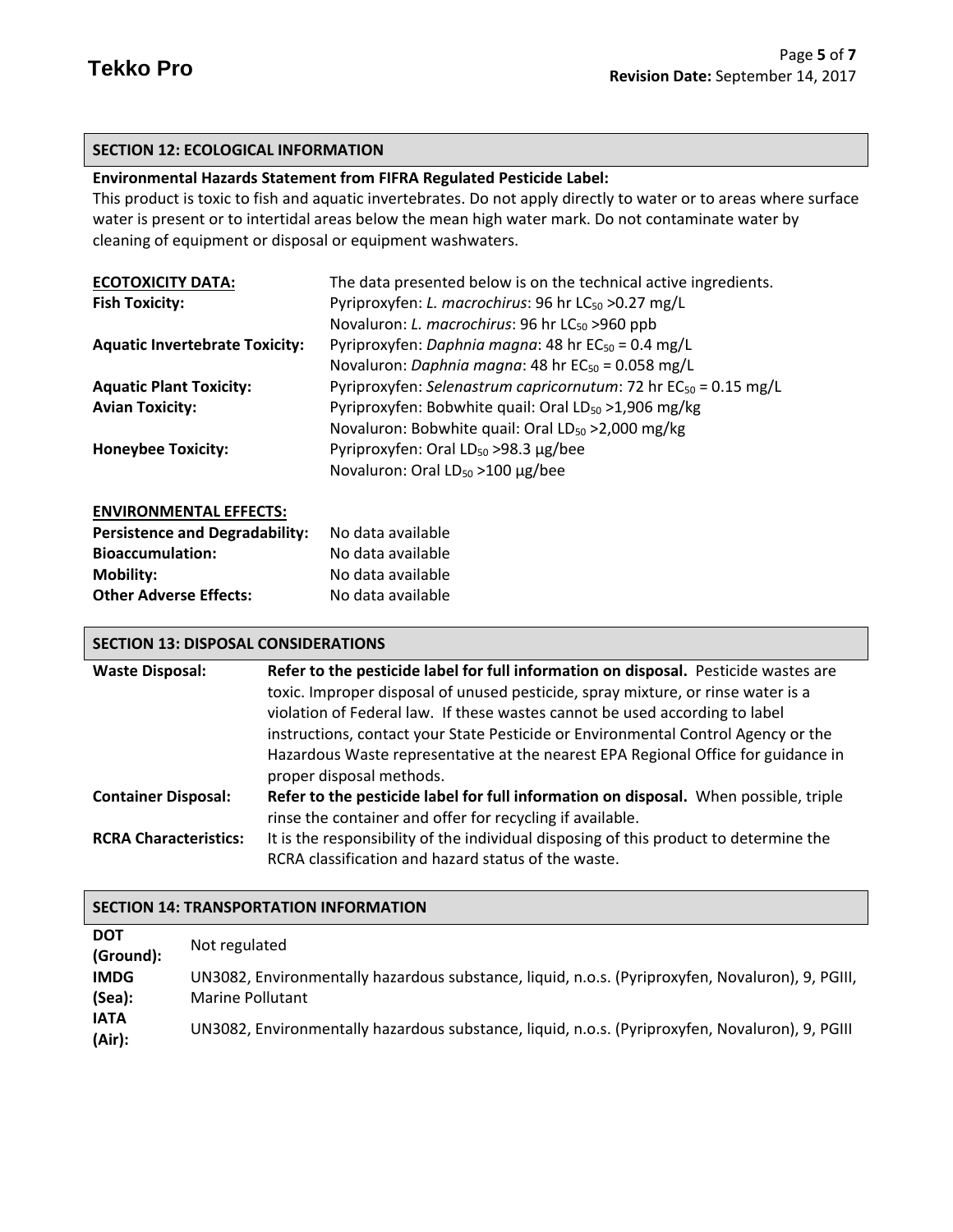# **SECTION 15: REGULATORY INFORMATION**

**Labeling Requirements Under FIFRA:** This chemical is a pesticide product registered by the Environmental Protection Agency and is subject to certain labeling requirements under federal pesticide law. These requirements differ from the classification criteria and hazard information required for safety data sheets and for workplace labels of non-pesticide chemicals. Following is the hazard information as required on the pesticide label:

# CAUTION

Harmful if swallowed or absorbed through skin. Do not breathe vapors or spray mist. Avoid contact with skin or eyes. In case of contact, flush with plenty of water. Wash with soap and warm water after use. Obtain medical attention of irritation persists. Avoid contamination of food or feedstuffs.

**TSCA Inventory:** This product is exempt from TSCA inventory listing requirements as it is solely for FIFRA regulated use.

**SARA Title III Information:**

 **Section 302 – Extremely hazardous substances:** None  **Section 311/312** – **Hazard Categories:** Immediate (Acute); Delayed (Chronic)  **Section 313 –** This product contains a chemical or chemicals which are subject to the reporting requirements of the Act and Title 40 of the Code of Federal Regulations, Part 372:

| Chemical Name        | <b>CAS Number</b> | Weight % |
|----------------------|-------------------|----------|
| No components listed |                   |          |

**CERCLA –** This product contains the following chemicals which have a reportable quantity (RQ) under the Comprehensive Environmental Response, Compensation and Liability Act (CERCLA):

| <b>Chemical Name</b> | <b>CAS Number</b> | <b>RQ</b> | <b>Quantity of</b><br><b>Finished Product</b> |
|----------------------|-------------------|-----------|-----------------------------------------------|
| No components listed |                   |           |                                               |

# **CALIFORNIA PROPOSITION 65:**

| <b>Chemical Name</b> | <b>CAS Number</b> | <b>Prop 65 Category(ies)</b> |
|----------------------|-------------------|------------------------------|
| No components listed |                   |                              |

#### **U.S. STATE RIGHT-TO-KNOW REGULATIONS:**

| <b>Chemical Name</b> | <b>New Jersey</b> | <b>Massachusetts</b> | <b>Pennsylvania</b> |
|----------------------|-------------------|----------------------|---------------------|
| No components listed |                   |                      |                     |

| <b>SECTION 16: OTHER INFORMATION</b> |  |
|--------------------------------------|--|
|                                      |  |

**NFPA Health Hazards** 2 **Flammability** 1 **Instability** 0 **Special Hazards** – None

**Disclaimer:** Control Solutions, Inc. believes the information presented herein is accurate and correct as of the document date. The presented information is based upon available data from reliable sources. Control Solutions, Inc. makes no warranty, express or implied, regarding the accuracy of the data or the results obtained from the use of this product. Nothing herein may be construed as recommending any practice or